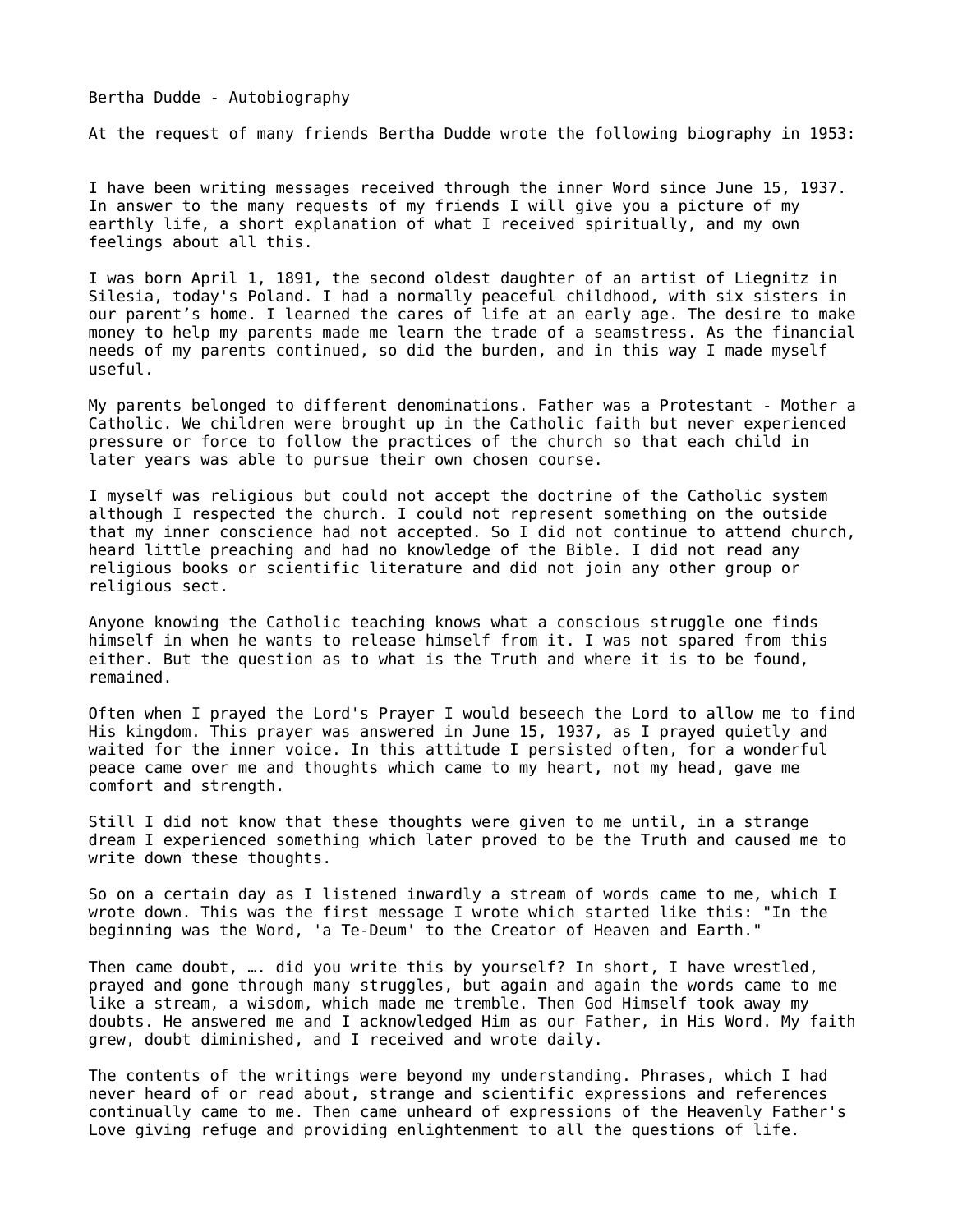The Words came to me in the following manner: After sincere prayer and a short period of composure I listened inwardly. Thoughts then followed coming to my mind, clearly, distinctly, and the words flowed smoothly always three or four, one after another, like writing a radio announcement or a weather report, slowly so that I could easily keep pace, writing line after line.

or intellectual part in it. I am in no way in a 'trance', nor do I even form the sentences, but it comes to me one word at a time, neither do I understand the context while I am writing the words down.

After days, sometimes weeks, I transcribe the shorthand writings into longhand without changing or correcting a syllable. Each dictation takes about half an hour. I must stress that this could not happen forcibly or in a state of ecstasy. It all takes place simply and consciously, without any excitement or influence of my own will. I can interrupt myself at any time and finish the sentence after hours or days without reading the previous writing the dictated words continue again.

will wants me to do.

every respect, foreign to me. It was only after years that I found confirmation of what I received when I came to know the writings of Jacob Lorber. No one can imagine my joy when I discovered the literature of Jacob Lorber; 'The Great Gospel of John' and 'The Youth of Christ'. Then I understood that other people were also given the Word of the Lord, that God had spoken to His children at all times and that God will continue to do this in His endless love and mercy.

understand the Word that came to me, but in His love the Heavenly Father gave me the explanation. How wonderful are the innumerable manifestations in which the Father displays His exceedingly great goodness.

of time to read good books or visit performances, became my advantage. I was now able to concentrate on my work from early morning to late at night, and each day I received that precious spiritual Word without knowing for whom I received it.

accepted the Word from above without resistance. In my experience, an earnest Catholic or Protestant whose knowledge is rooted in dogmatic theories is too much bound to dogma to accept and embrace divine revelations without resistance.

Now I will is under the word of the local internal as a dictation without having any constructive<br>context while I am exting the words of any construction with the second of all under the constructions in the minimal of a c My will is under no compulsion, all that I desire is to serve God and do what His rule<br>1 Lam trinthly weak to the will into this Turk!, and these compensioners, we<br>corry respect, foreign to me. It was only after years that I can truthfully say that I was led into this Truth, and these concepts were, in<br>every respect, foreign to me. It was only affer years that I found confirmation<br>what I received when I cannot can know the writings of Jacob I found in Lorber's writings the same as was given to me. I often could not the expansion. How wonderful are the innumerable manifestations in which the explanation. How wonderful are the innumerable manifestations in whic It became clear to me that my limited education due to lack of money, and my lack<br>of time to reach good books or visit performances, became my advantage. I was now<br>able to concentrate on my work from early morning to late It is because of my ignorance of the Bible and the Catholic doctrine that I<br>accepted the Word from above without resistance. In my experience, an earnee<br>Catholic or Protestant whose knowledge is rooted in dogmatic theories Still, there are scientists at several faculties who earnestly discuss these<br>divine teachings with increasing interest. Their interest not only concerns<br>irrefutable explanation of the origin of matter and the possibility o divine teachings with increasing interest. Their interest not only concerns the irrefutable explanation of the origin of matter and the possibility of its dissolution, but also the principle of the wrong teachings of different religions, systems and confessions. In the messages I received, these errors are recorded and everyone is urged to give instructions concerning these doctrinal errors whenever there is an opportunity. But everyone is free to take the Lord's Word to heart or not. But whoever understands the spirit in the Father's Word and does not act accordingly increases the distance between himself and the Father even more. When he does not follow the warning Words of love he puts himself inevitably under the law. He will also, in the same measure, lack in grace by disregarding God's commandment of love.